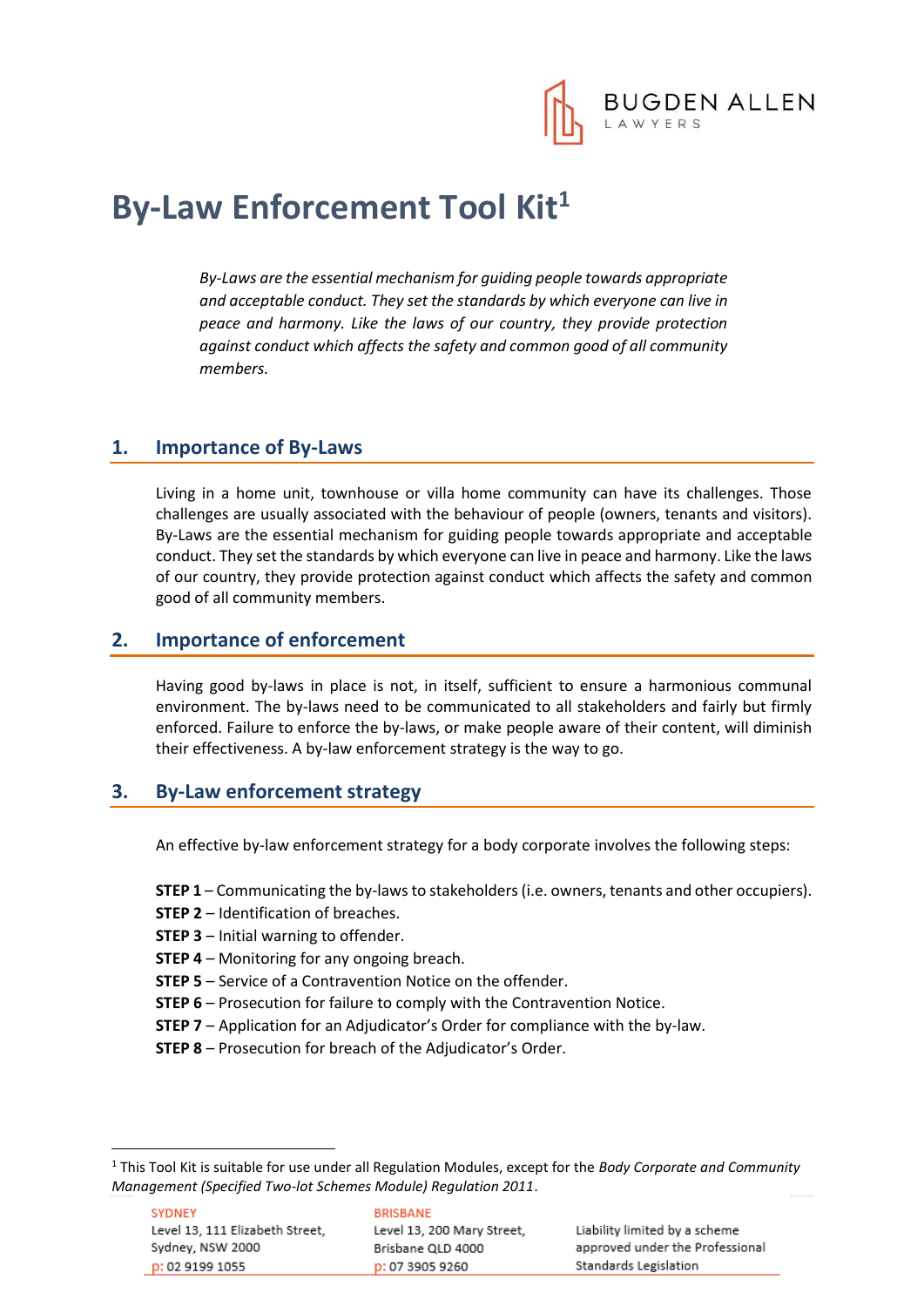

#### **4. Communicating the by-laws to stakeholders**

This is a very important step. People cannot be expected to comply with by-laws if they are unaware of them.

If the by-laws have been newly adopted, a letter to all owners, tenants and occupiers (or as many as can be identified) enclosing a copy of the by-laws is recommended (see **Form A**). In addition, a copy of the by-laws should be posted on the common property notice board, or other conspicuous place. If the by-laws have been in place for some time, a periodic letter to stakeholders reminding them of the by-laws and enclosing an up-to-date copy is recommended (see **Form B**). Permanent display of a copy of the by-laws on the common property notice board is also a good idea.

#### **5. Identification of breaches**

This is the effective start of the enforcement process. The by-law breach must be observed and documented. Documentation can involve factual diary notes of what occurred with clear reference to date, times and potential witnesses. It can also involve the taking of photographs. This documentation will be essential if it becomes necessary to enforce the by-law being breached. **Form C** is an example of the type of documentation required.

Responsibility for identifying breaches must be assigned to a person or persons. If there is an on-site manager, they are usually the person who monitors performance of the by-laws, documents and reports breaches to the committee of the body corporate. Alternatively, a member of the committee, or even all committee members, can be given responsibility for monitoring the by-laws.

#### **6. Initial warning to offender**

Once a by-law breach has been identified and documented it is reasonable to provide a warning to the offender before formal enforcement action is taken. In many cases offenders are not aware of the fact they are breaching a by-law, or they fail to appreciate the impact of the breach on their neighbours. Bringing the breach to their attention will often result in remedial action and the avoidance of further breaches.

The warning can take one of a number of approaches:

- A friendly 'chat' with the person in breach.
- A preliminary letter (see **Form D**).
- A 'sticker" placed in an appropriate position (such as the windscreen of an illegally parked motor vehicle) (See **Form E**).

#### **7. Monitoring for any ongoing breach**

After the initial warning, the person or persons responsible for identifying breaches should monitor further compliance with the by-law to ensure that the previous offender has not reoffended. Again, this involves observing and (if necessary) documenting in the same way recommended in paragraph 5 above.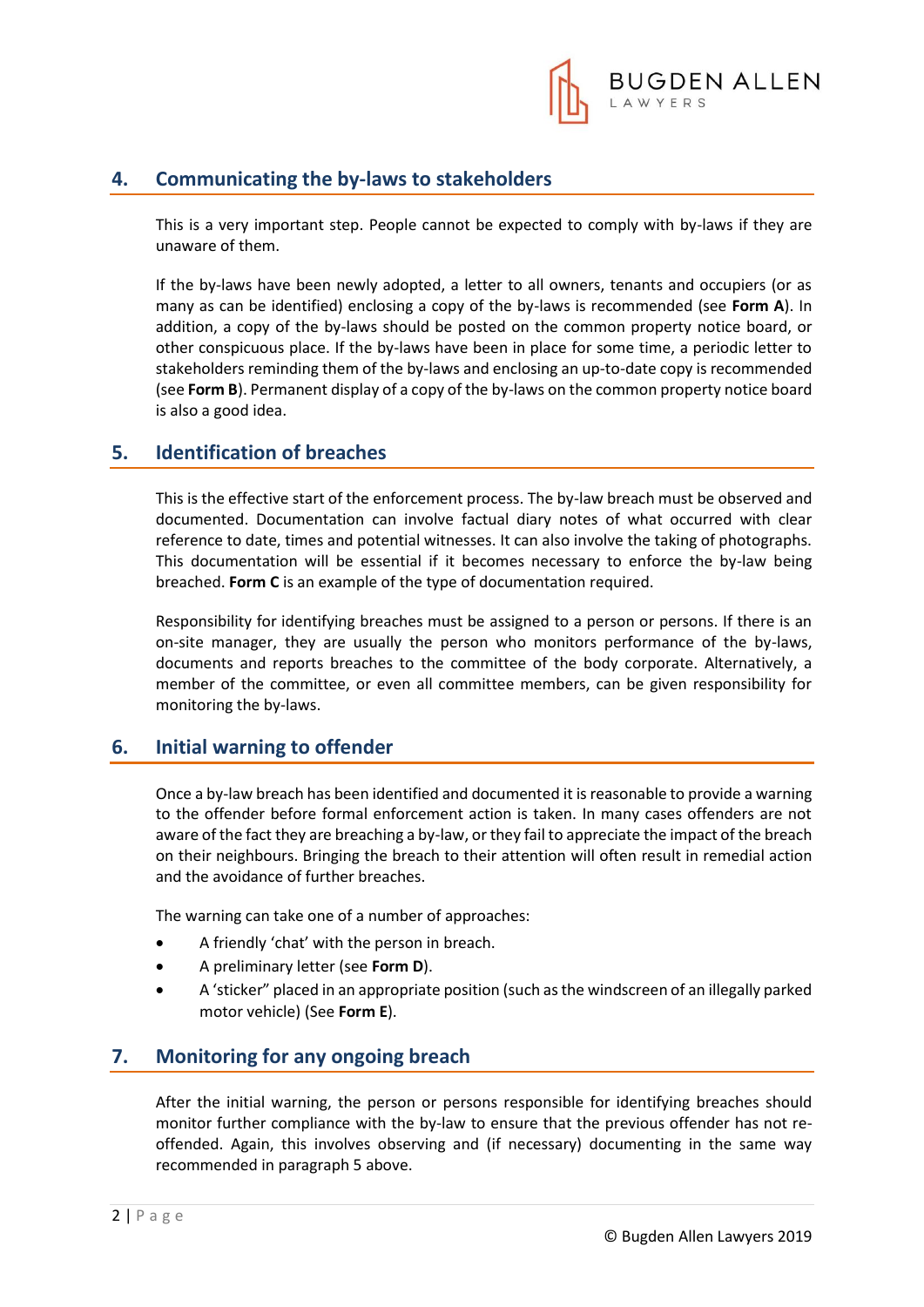

### **8. Service of a Contravention Notice on the offender**

There are 2 types of Contravention Notices:

- *Continuing Contravention Notice* where the circumstances of the contravention make it likely that the contravention will continue (see **Form F**).
- *Future Contravention Notice* where the circumstances of the contravention make it likely that the contravention will be repeated (see **Form G**).

Issue of the Contravention Notice must be authorised by a resolution of the committee (see Form H) and the notice must be properly served. If the Contravention Notice is served on a person who is not the owner of a lot in the Scheme, then a copy of the notice must be given to the owner of the lot when the first notice is given, or as soon thereafter as practicable.

Service on an owner may be:

- (a) personal (i.e. by handing it to the person to be served);
- $(b)$ by post to the address for service on the Roll; or
- $(c)$ if no such address is recorded, by post or delivery to the address of the lot.

Service on a tenant or occupier may be:

- (a) personal (i.e. by handing it to the person to be served); or
- $(b)$ by post or delivery to the address of the lot.

A diary note should be prepared recording details of the service (see **Form I**).

#### **9. Prosecution for failure to comply with the Contravention Notice**

Failure to comply with a Contravention Notice is an offence which carries a maximum penalty of 20 penalty units (currently \$2,611.00). One option available if a person fails to comply with a Contravention Notice is for the body corporate to prosecute the person who failed to comply with the notice. The criminal standard of proof (i.e. beyond reasonable doubt) applies to any such prosecution.

If the likely cost of the prosecution is within the committee's spending limit, then the prosecution can be authorised by a resolution of the committee. Because of the technical nature of these types of proceedings and the potential liability for costs if a prosecution is not successful, the body corporate should engage a lawyer to act for it in these proceedings.

#### **10. Application for an Adjudicator's Order for compliance with the by-law**

The other option available if a person fails to comply with a Contravention Notice is for the body corporate to make an application to the Commissioner's Office for an Adjudicator's order requiring the offender to comply with the by-law. Service of a contravention notice is usually a required first step before such an application can be made. If an order is made and the offender refuses or fails to comply with the order, then they commit a further offence.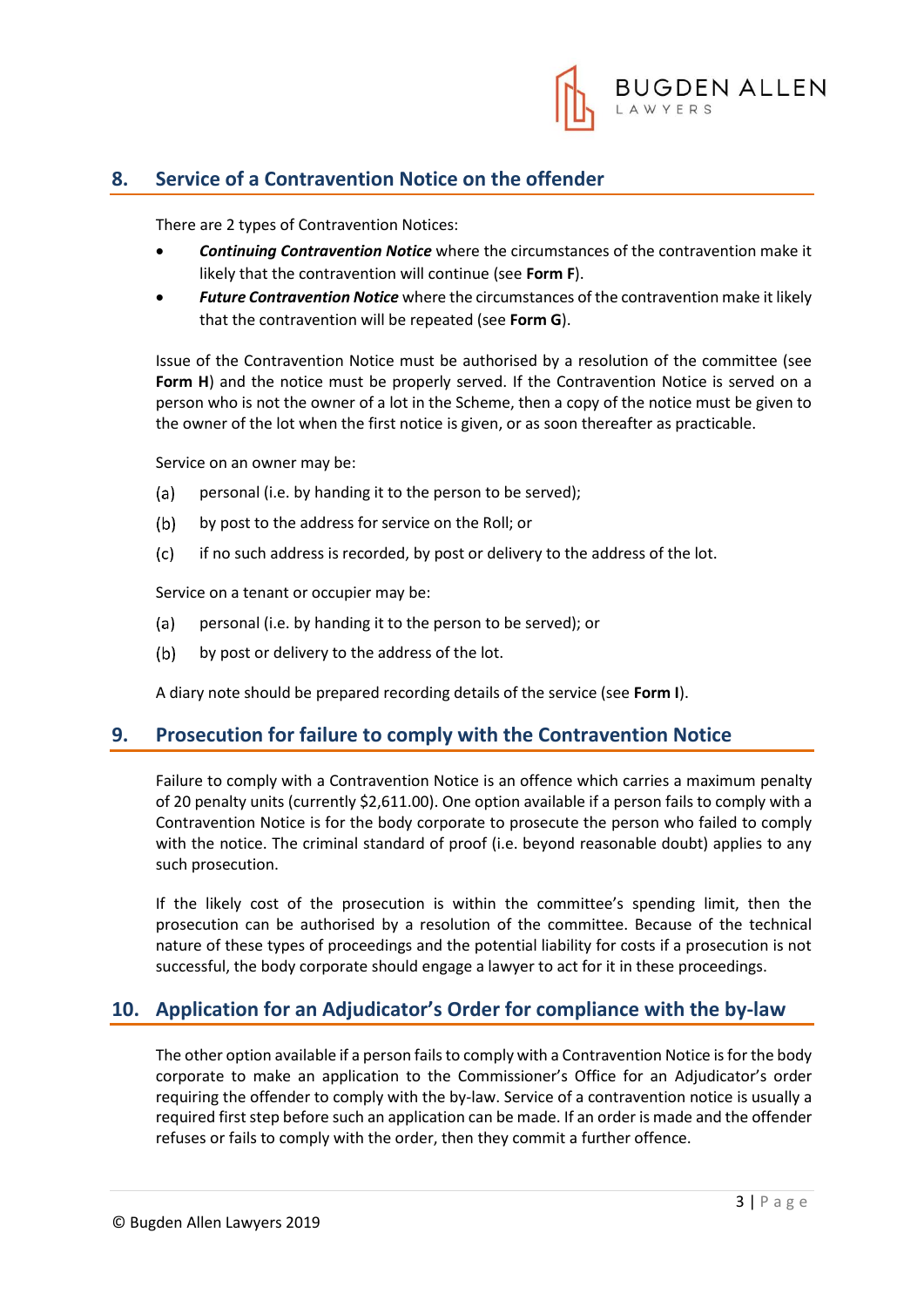

### **11. Prosecution for breach of the Adjudicator's Order**

Failure to comply with an Adjudicator's order is an offence which carries a maximum penalty of 400 penalty units (currently \$52,220.00). It is clearly a much more effective remedy than a failure to comply with a Contravention Notice. Again, the criminal standard of proof applies and because of the nature of these proceedings and the costs risk, the body corporate should engage a lawyer to act for it in these proceedings.

### **12. By-law enforcement by lot owners**

If a lot owner is concerned about a by-law breach and the body corporate has refused or failed to take action to enforce the by-law, then the lot owner or occupier can complete an approved Form 1 (*Notice to body corporate of a contravention of a body corporate by-law*) and serve it on the body corporate. The body corporate then has 14 days in which to give a Contravention Notice and advise the complainant that the notice has been given (See **Form J** for the approved Form 1). Service of an approved Form 1 is usually a requirement before an owner or occupier can themselves make an application for an Adjudicator's order.

### **13. Need help?**

This tool kit contains general information and generic forms which may assist the body corporate in dealing with by-law contraventions. It is no substitute for expert legal advice on the specific circumstances of a by-law breach. If you need such advice, please contact one of our experienced body corporate lawyers by telephoning 07 3905 9260 or 02 9199 1055.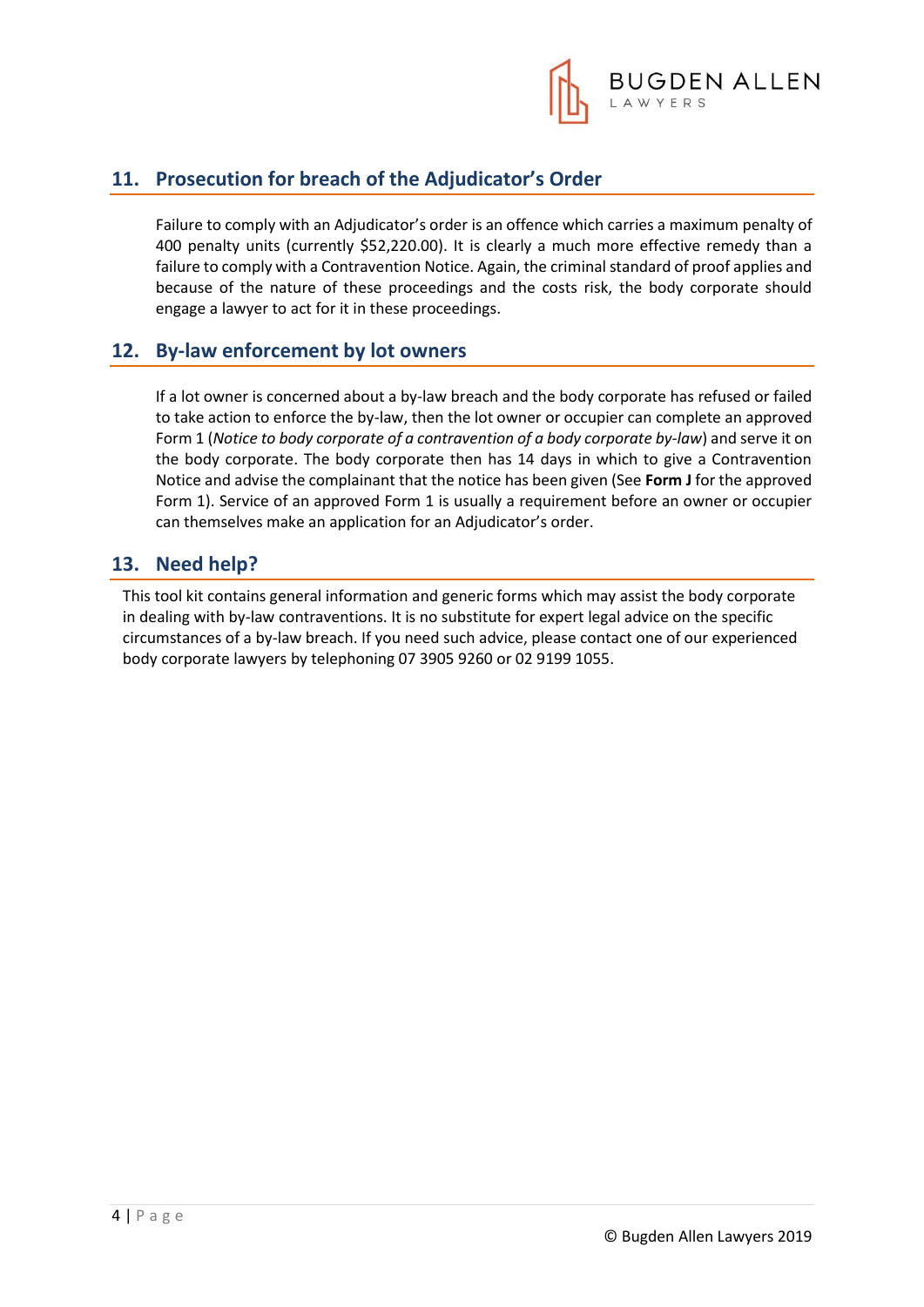

**Form A**

### **Letter enclosing a copy of by-laws**

#### [**Return address and contact details**]

Dear Resident,

#### **Notification of new by-laws**

The body corporate recently adopted a new set of by-laws for [*building*]. A copy is attached for your information.

Please read this copy carefully and make any adjustments to the use of your unit or the common property which may be required by the new by-laws. This is most important, because the body corporate committee has put in place a strict monitoring and enforcement process for these by-laws involving (in order):

- An initial warning.
- Service of a By-law Contravention Notice (breach of which attracts a maximum penalty of \$2,5611.00).
- Adjudication proceedings under the *Body Corporate and Community Management Act 1997* (where a breach of an order requiring compliance with a by-law attracts a maximum penalty of \$52,220.00).

Your co-operation in ensuring that the new by-laws are complied with would be appreciated. By-laws are an important contributor to an orderly and harmonious communal environment. They ensure that everyone can peacefully enjoy their unit without unreasonable disturbance from other residents. They also preserve the appearance and reputation of the building and contribute to the enhancement of its attractiveness and value.

If you have any questions or concerns, please contact me or the body corporate manager. Otherwise, thank you for your understanding and co-operation.

Yours faithfully,

……………………………………………

[*Name*]

Secretary Body corporate for [Name] CTS [Number]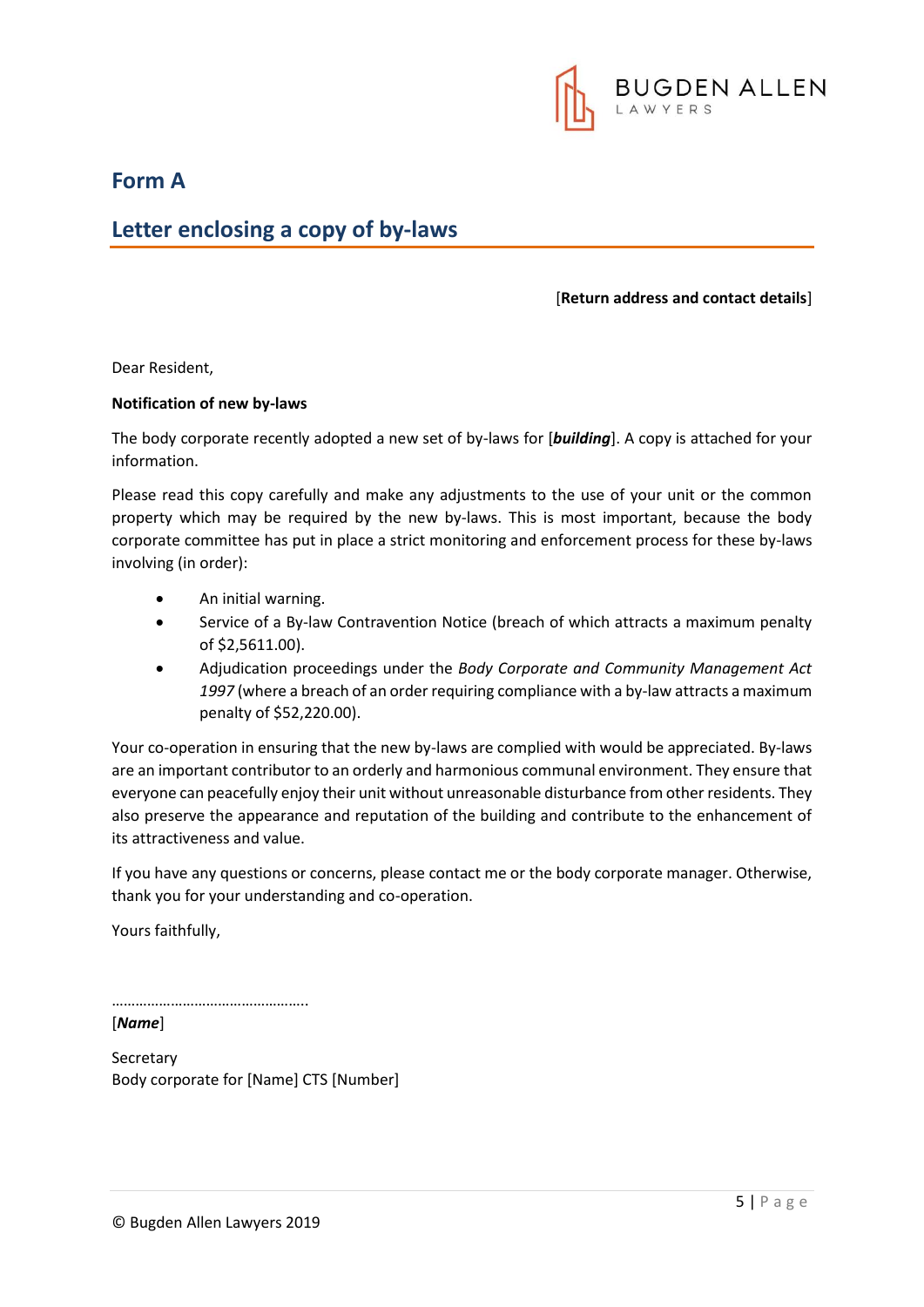

### **Form B**

### **By-law reminder letter**

#### [**Return address and contact details**]

Dear Resident,

#### **Reminder about by-law compliance**

As you know, [*building*] is regulated by a comprehensive set of by-laws. For convenience, a further copy of the by-laws is enclosed with this letter.

It is most important that these by-laws are complied with by all residents and their visitors. There are 2 reasons for this:

- 1. The by-laws are an important contributor to an orderly and harmonious communal environment in that they ensure everyone can peacefully enjoy their unit without unreasonable disturbance from other residents.
- 2. There is a process in place for enforcement of the by-laws.

This enforcement process involves (in order):

- An initial warning.
- Service of a By-law Contravention Notice (breach of which attracts a maximum penalty of \$2,611.00).
- Adjudication proceedings under the *Body Corporate and Community Management Act 1997* (where a breach of an order requiring compliance with a by-law attracts a maximum penalty of \$52,220.00).

Your co-operation in ensuring that the new by-laws are complied with would be appreciated.

Yours faithfully,

…………………………………………..

[*Name*]

Secretary Body corporate for [Name] CTS [Number]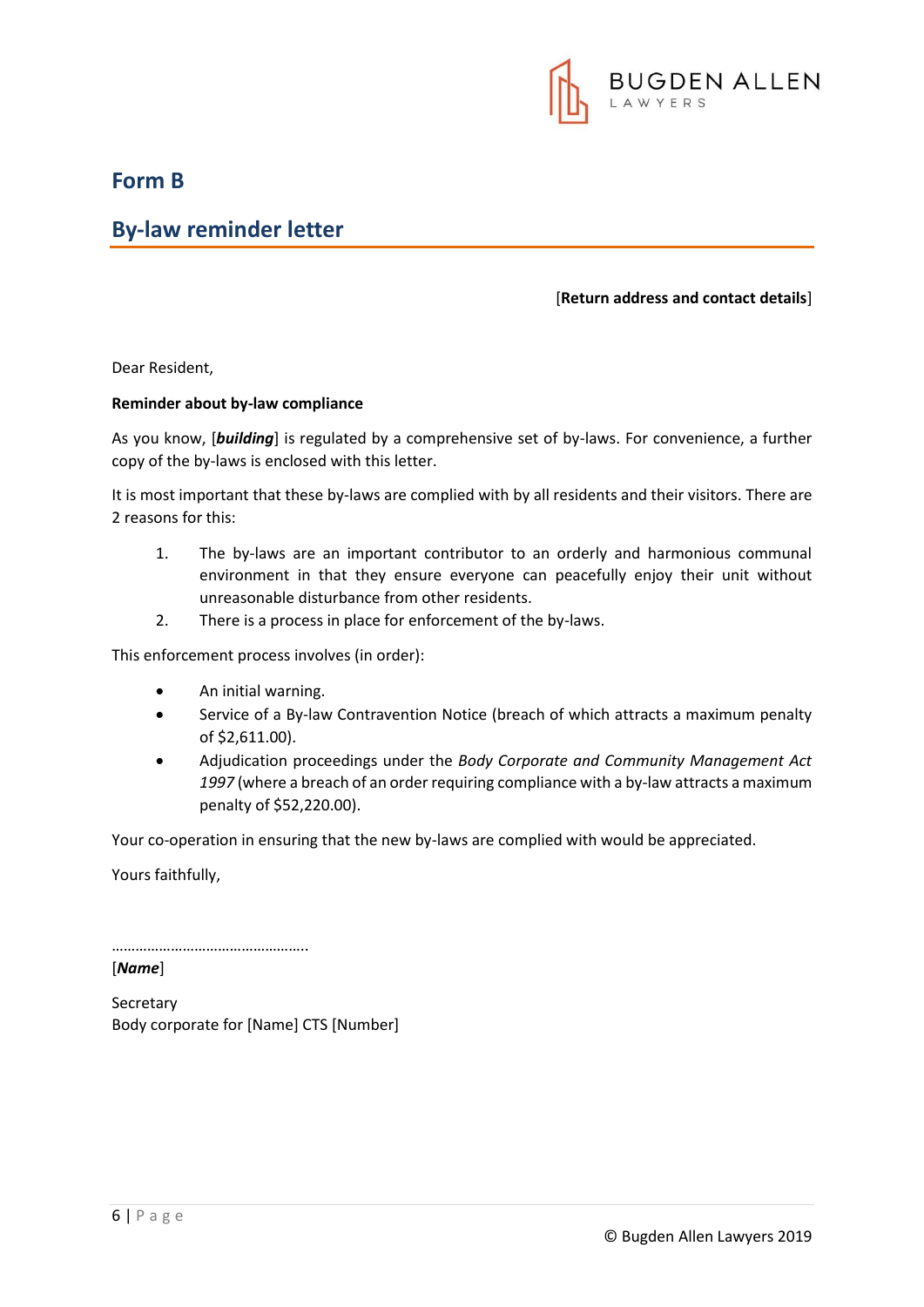

### **Form C**

### **By-law breach documentation**

## **Body corporate for [***name***] CTS [***number***]**

### **By-Law Breach Record**

| Subject                | <b>Available Information</b>      |
|------------------------|-----------------------------------|
| Date of Breach:        |                                   |
| Time:                  |                                   |
| Location:              |                                   |
| By-law concerned:      |                                   |
| Details of the breach: |                                   |
|                        |                                   |
|                        |                                   |
| Witnesses:             |                                   |
| Reported by:           |                                   |
|                        | .                                 |
|                        | Signature                         |
| Attach photographs:    | $\sqrt{ }$<br>Date:<br>$\sqrt{ }$ |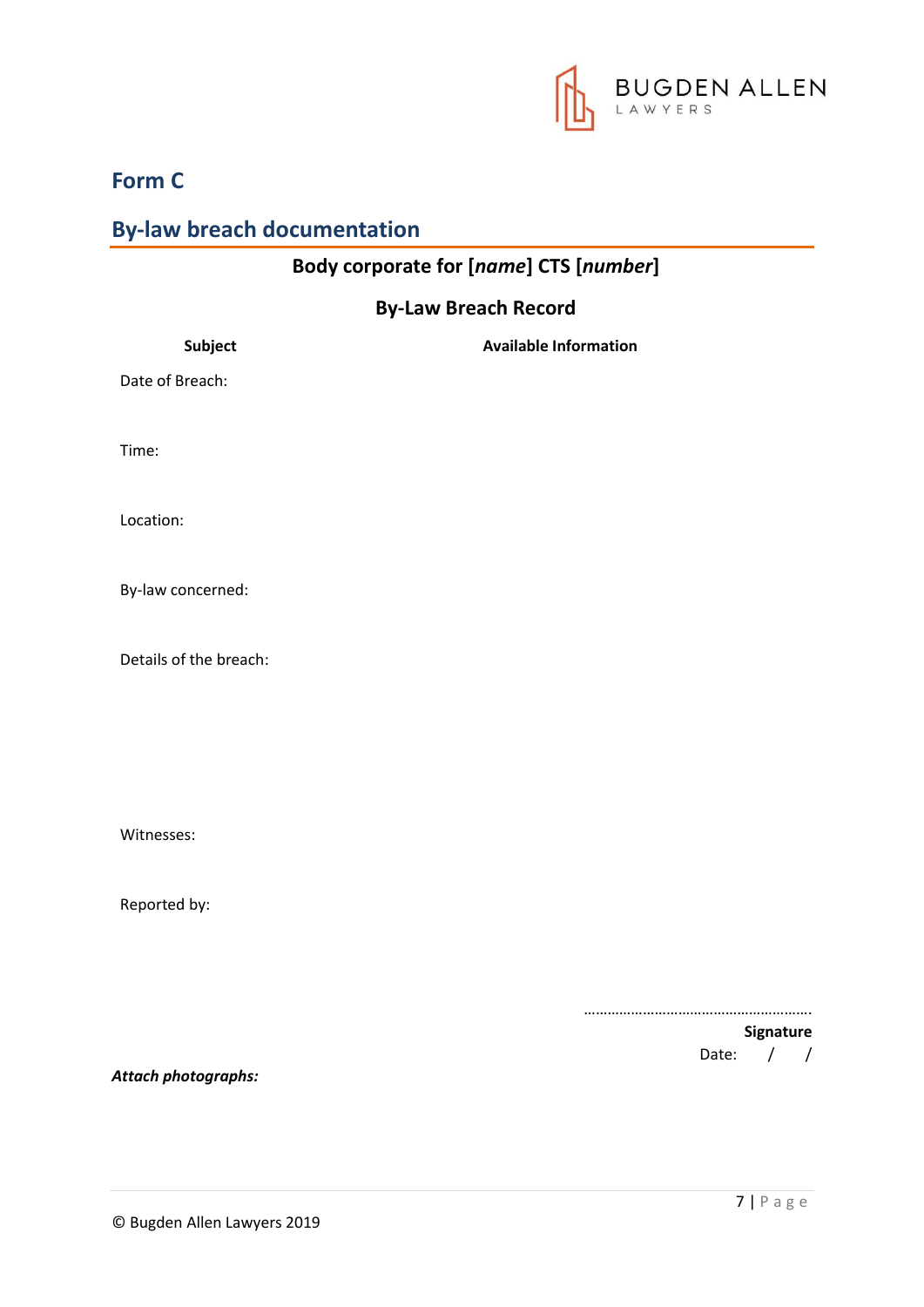

### **Form D**

### **Warning letter**

#### [**Return address and contact details**]

Dear [*name*],

#### **Notification of breach of by-law**

The body corporate believes that on [*date*] at [*time*] you were in breach of by-law [*number*], which reads as follows:

#### [*Quote wording of by-law*]

As the breach may have been unintentional, this letter will serve as your initial warning under the body corporate's by-law enforcement process. However, it is important that I point out that a further breach of the by-law will result in a By-Law Contravention Notice being issued, where non-compliance can result in a maximum penalty of \$2,611.00 being applied.

It is most important that all residents comply with the Scheme's by-laws and your future observance of the above by-law, as well as the by-laws generally, would be appreciated by the body corporate committee.

If you have any questions or concerns, please feel free to contact me or the body corporate manager.

Yours faithfully,

……………………………………………

[*Name*]

Secretary Body corporate for [Name] CTS [Number]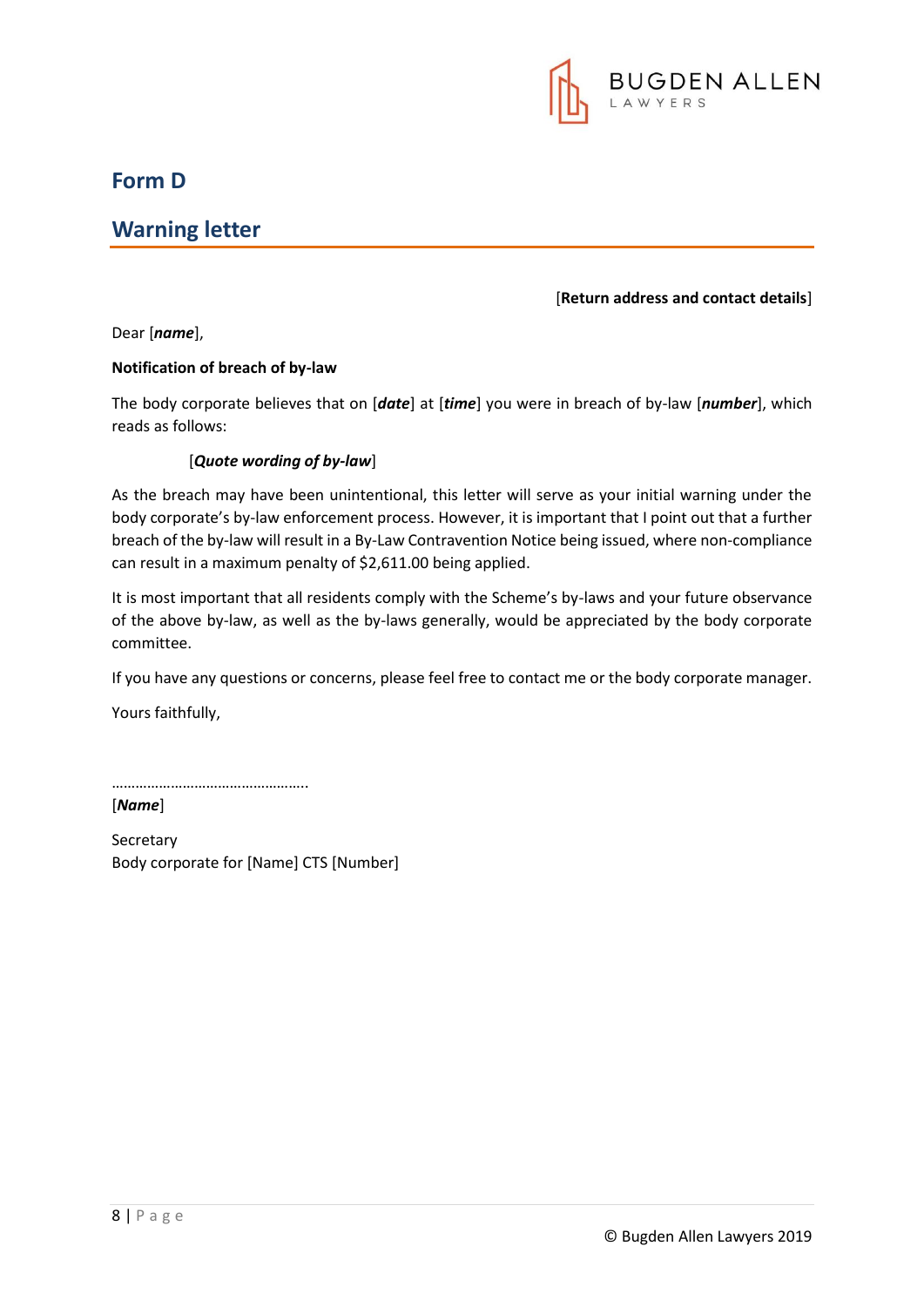

### **Form E**

**Warning sticker**

# **WARNING**

**This vehicle is parked contrary to By-Law [***number***].**

**If this occurs again a By-Law Contravention Notice will be issued (non-compliance with which can result in a maximum penalty of \$2,611.00 being applied).**

**Body Corporate**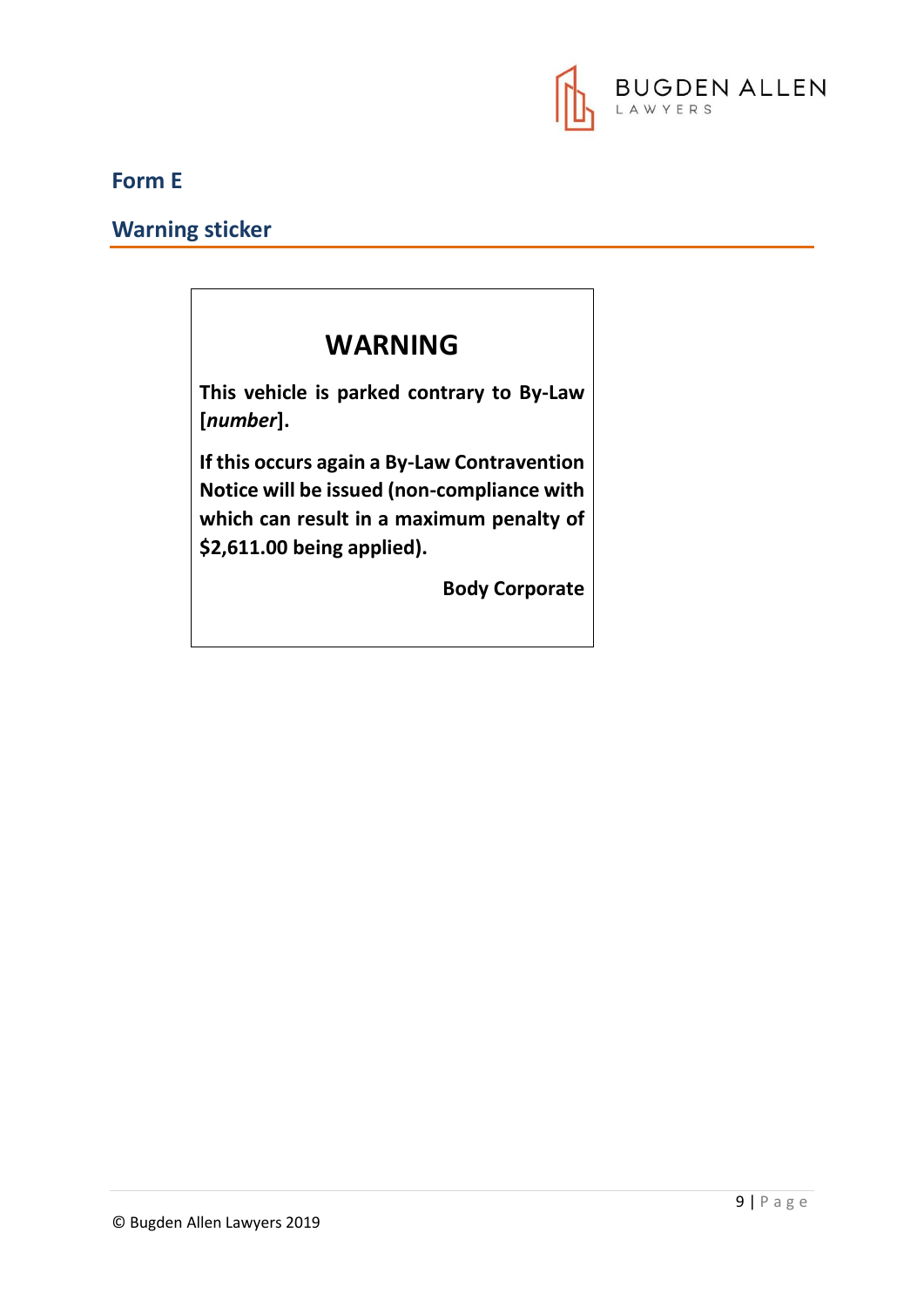

### **Form F**

### **Continuing Contravention Notice**

#### *Download from:*

[https://publications.qld.gov.au/dataset/body-corporate-by-laws/resource/232ec957-b9e6-4040-](https://publications.qld.gov.au/dataset/body-corporate-by-laws/resource/232ec957-b9e6-4040-8661-5e8bcc26e197) [8661-5e8bcc26e197](https://publications.qld.gov.au/dataset/body-corporate-by-laws/resource/232ec957-b9e6-4040-8661-5e8bcc26e197)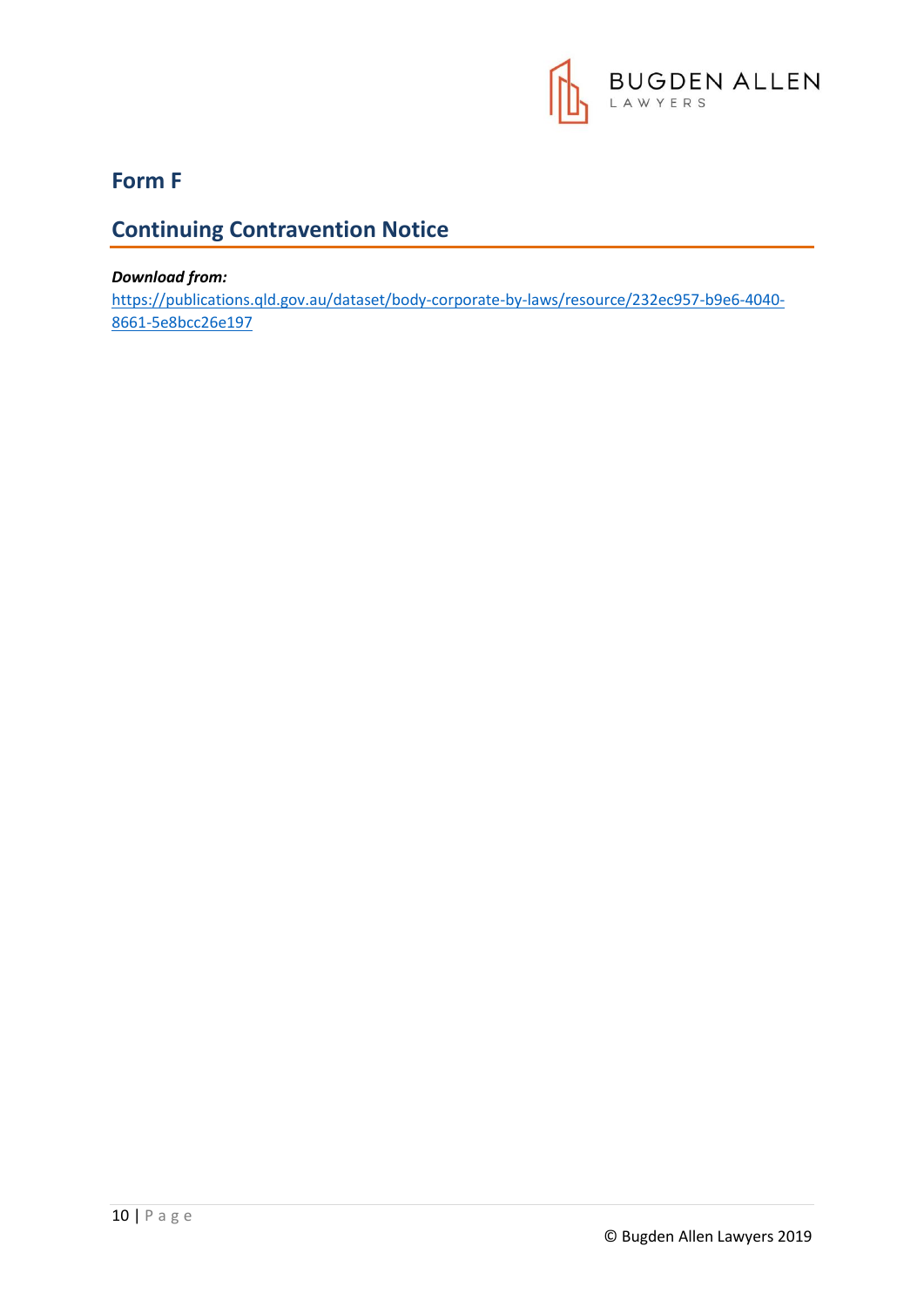

|                                                                                                                                                                                                              | Notice of continuing contravention of a body                                                                                                                                                                                                                                                                                                                                                                                                                                                                                                                                             |
|--------------------------------------------------------------------------------------------------------------------------------------------------------------------------------------------------------------|------------------------------------------------------------------------------------------------------------------------------------------------------------------------------------------------------------------------------------------------------------------------------------------------------------------------------------------------------------------------------------------------------------------------------------------------------------------------------------------------------------------------------------------------------------------------------------------|
| corporate by-law                                                                                                                                                                                             |                                                                                                                                                                                                                                                                                                                                                                                                                                                                                                                                                                                          |
| Body Corporate and Community Management Act 1997                                                                                                                                                             |                                                                                                                                                                                                                                                                                                                                                                                                                                                                                                                                                                                          |
| This form is effective from 28 February 2012                                                                                                                                                                 |                                                                                                                                                                                                                                                                                                                                                                                                                                                                                                                                                                                          |
|                                                                                                                                                                                                              | If you need help completing this form, please visit www.justice.qid.gov.au or contact the BCCM Office on free call 1800 060 119.<br>NOTES: THIS FORM ONLY APPLIES TO SCHEMES REGULATED UNDER THE FOLLOWING REGULATIONS:                                                                                                                                                                                                                                                                                                                                                                  |
|                                                                                                                                                                                                              | • Body Corporate and Community Management (Standard Module) Regulation 2008<br>• Body Corporate and Community Management (Accommodation Module) Regulation 2008<br>• Body Corporate and Community Management (Commercial Module) Requiation 2008<br>• Body Corporate and Community Management (Small Schemes Module) Regulation 2008<br>For schemes regulated under the Body Corporate and Community Management (Specified Two-Lot Schemes Module) Regulation<br>2011, refer to BCCM Form 27 - Notice to continuing contravention of a body corporate by-law (Specified Two-Lot Scheme). |
| <b>Section 1-Respondent</b>                                                                                                                                                                                  |                                                                                                                                                                                                                                                                                                                                                                                                                                                                                                                                                                                          |
| The person/s against whom                                                                                                                                                                                    |                                                                                                                                                                                                                                                                                                                                                                                                                                                                                                                                                                                          |
| the complaint is made.                                                                                                                                                                                       |                                                                                                                                                                                                                                                                                                                                                                                                                                                                                                                                                                                          |
|                                                                                                                                                                                                              |                                                                                                                                                                                                                                                                                                                                                                                                                                                                                                                                                                                          |
|                                                                                                                                                                                                              | Postcode I                                                                                                                                                                                                                                                                                                                                                                                                                                                                                                                                                                               |
| <b>Section 2-Notice</b>                                                                                                                                                                                      |                                                                                                                                                                                                                                                                                                                                                                                                                                                                                                                                                                                          |
| <b>WARNING:</b><br>If you repeat the<br>contravention while this<br>notice is in force the<br>complainant may, without<br>any further notice:<br>1. Start proceedings in the<br><b>Magistrates Court for</b> | TAKE NOTICE that the complainant has reasonable grounds to believe that you are<br>contravening the following by-law (insert number and text of the body corporate by-law):                                                                                                                                                                                                                                                                                                                                                                                                              |
| failure to comply with this<br>notice.<br>2. Make an application<br>under chapter 6 of<br>the BCCM Act for the<br>resolution of a dispute.                                                                   | and that you have done so in the following manner (provide details of how the by-law has been contravened):                                                                                                                                                                                                                                                                                                                                                                                                                                                                              |
|                                                                                                                                                                                                              |                                                                                                                                                                                                                                                                                                                                                                                                                                                                                                                                                                                          |
|                                                                                                                                                                                                              | You are required to cease the contravention withindays* of receiving this notice.<br>(*7 days or such other shorter or longer period as is reasonable in the circumstances)                                                                                                                                                                                                                                                                                                                                                                                                              |
| <b>Section 3</b>                                                                                                                                                                                             |                                                                                                                                                                                                                                                                                                                                                                                                                                                                                                                                                                                          |
| Signed by the authority of<br>the body corporate under<br>seal.                                                                                                                                              | Name of each authorised signatory.                                                                                                                                                                                                                                                                                                                                                                                                                                                                                                                                                       |
|                                                                                                                                                                                                              |                                                                                                                                                                                                                                                                                                                                                                                                                                                                                                                                                                                          |
|                                                                                                                                                                                                              |                                                                                                                                                                                                                                                                                                                                                                                                                                                                                                                                                                                          |
|                                                                                                                                                                                                              |                                                                                                                                                                                                                                                                                                                                                                                                                                                                                                                                                                                          |
|                                                                                                                                                                                                              |                                                                                                                                                                                                                                                                                                                                                                                                                                                                                                                                                                                          |
|                                                                                                                                                                                                              |                                                                                                                                                                                                                                                                                                                                                                                                                                                                                                                                                                                          |
|                                                                                                                                                                                                              |                                                                                                                                                                                                                                                                                                                                                                                                                                                                                                                                                                                          |

00921 1233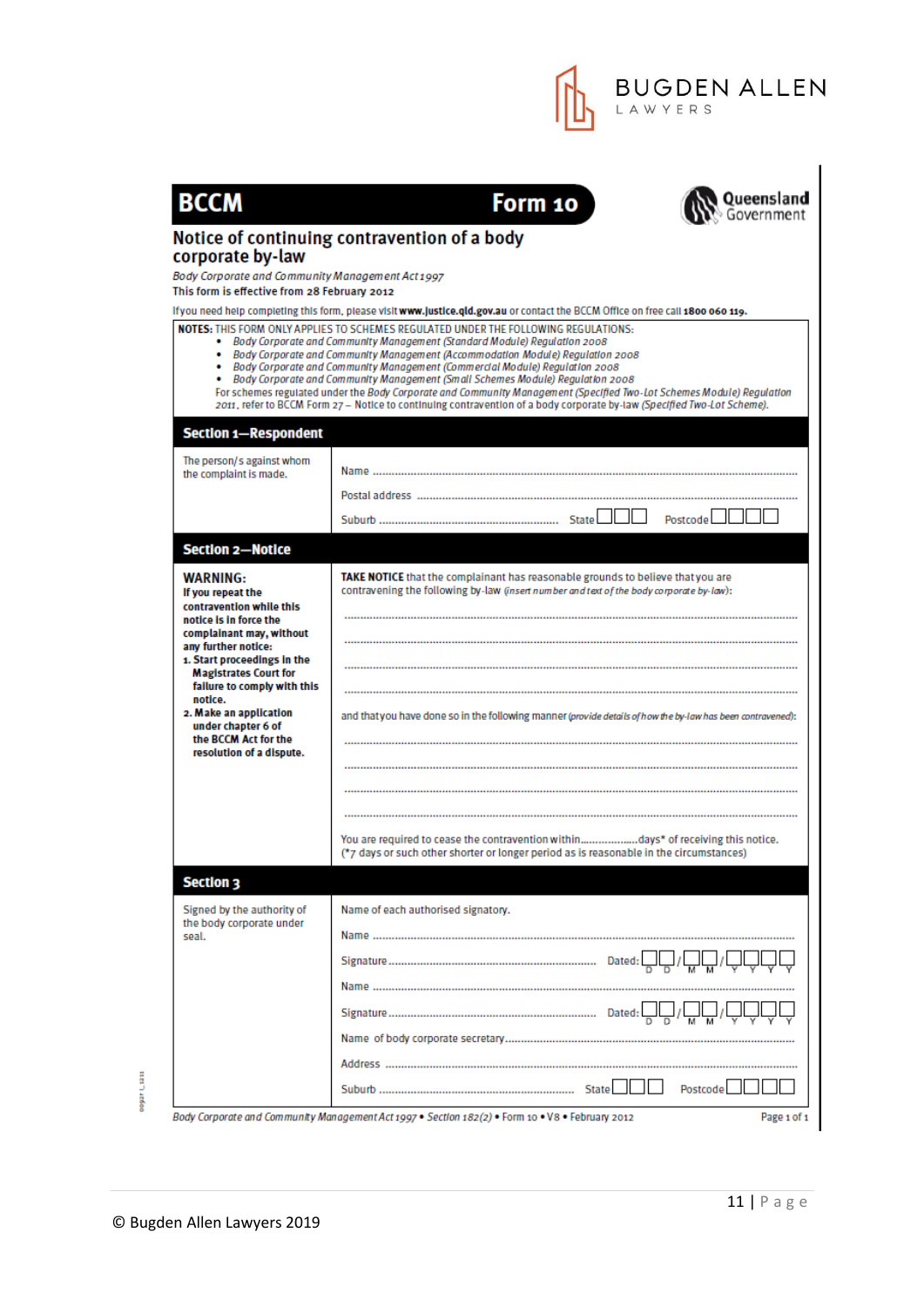

### **Form G**

### **Future Contravention Notice**

#### *Download from:*

[https://publications.qld.gov.au/dataset/body-corporate-by-laws/resource/56ea046a-3590-4091-](https://publications.qld.gov.au/dataset/body-corporate-by-laws/resource/56ea046a-3590-4091-92d6-0e7054fcd022) [92d6-0e7054fcd022](https://publications.qld.gov.au/dataset/body-corporate-by-laws/resource/56ea046a-3590-4091-92d6-0e7054fcd022)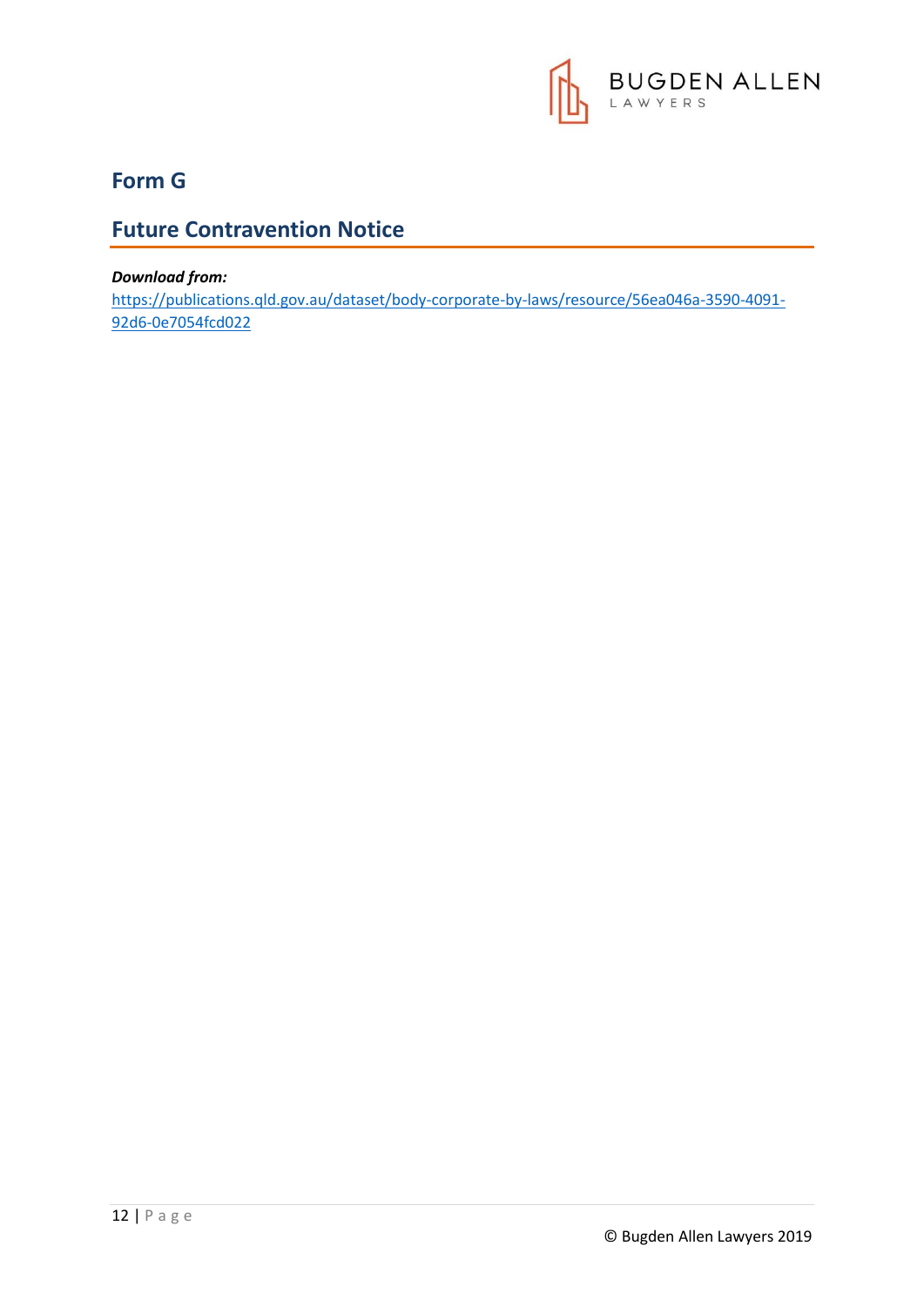

| <b>BCCM</b>                                                                                                                                                                                                                                 | Form 11<br><b>Queensland</b>                                                                                                                                                                                                                                                                                                                                                                                                                                                                                                                                                                                                                                                              |
|---------------------------------------------------------------------------------------------------------------------------------------------------------------------------------------------------------------------------------------------|-------------------------------------------------------------------------------------------------------------------------------------------------------------------------------------------------------------------------------------------------------------------------------------------------------------------------------------------------------------------------------------------------------------------------------------------------------------------------------------------------------------------------------------------------------------------------------------------------------------------------------------------------------------------------------------------|
|                                                                                                                                                                                                                                             | Notice regarding likely future contravention of a body                                                                                                                                                                                                                                                                                                                                                                                                                                                                                                                                                                                                                                    |
| corporate by-law                                                                                                                                                                                                                            |                                                                                                                                                                                                                                                                                                                                                                                                                                                                                                                                                                                                                                                                                           |
| Body Corporate and Community Management Act 1997<br>This form is effective from 28 February 2012                                                                                                                                            |                                                                                                                                                                                                                                                                                                                                                                                                                                                                                                                                                                                                                                                                                           |
|                                                                                                                                                                                                                                             | If you need help completing this form, please visit www.justice.qid.gov.au or contact the BCCM Office on free call 1800 060 119.                                                                                                                                                                                                                                                                                                                                                                                                                                                                                                                                                          |
|                                                                                                                                                                                                                                             | NOTES: THIS FORM ONLY APPLIES TO SCHEMES REGULATED UNDER THE FOLLOWING REGULATIONS:<br>• Body Corporate and Community Management (Standard Module) Regulation 2008<br>• Body Corporate and Community Management (Accommodation Module) Regulation 2008<br>• Body Corporate and Community Management (Commercial Module) Requiation 2008<br>• Body Corporate and Community Management (Small Schemes Module) Regulation 2008<br>For schemes regulated under the Body Corporate and Community Management (Specified Two-Lot Schemes Module) Regulation<br>2011, refer to BCCM Form 28 - Notice regarding likely future contravention of a body corporate by-law (Specified Two-Lot Scheme). |
| <b>Section 1-Respondent</b>                                                                                                                                                                                                                 |                                                                                                                                                                                                                                                                                                                                                                                                                                                                                                                                                                                                                                                                                           |
| The person/s against whom                                                                                                                                                                                                                   |                                                                                                                                                                                                                                                                                                                                                                                                                                                                                                                                                                                                                                                                                           |
| the complaint is made.                                                                                                                                                                                                                      |                                                                                                                                                                                                                                                                                                                                                                                                                                                                                                                                                                                                                                                                                           |
|                                                                                                                                                                                                                                             | Postcode                                                                                                                                                                                                                                                                                                                                                                                                                                                                                                                                                                                                                                                                                  |
|                                                                                                                                                                                                                                             |                                                                                                                                                                                                                                                                                                                                                                                                                                                                                                                                                                                                                                                                                           |
| <b>Section 2-Notice</b>                                                                                                                                                                                                                     |                                                                                                                                                                                                                                                                                                                                                                                                                                                                                                                                                                                                                                                                                           |
| <b>WARNING:</b><br>If you repeat the<br>contravention while this<br>notice is in force the<br>complainant may, without<br>any further notice:<br>1. Start proceedings in the<br><b>Magistrates Court for</b><br>failure to comply with this | TAKE NOTICE that the body corporate has reasonable grounds to believe that you are<br>contravening the following by-law (insert number and text of the body corporate by-law):                                                                                                                                                                                                                                                                                                                                                                                                                                                                                                            |
| notice.<br>2. Make an application<br>under chapter 6 of<br>the BCCM Act for the<br>resolution of a dispute.                                                                                                                                 | and that you have done so in the following manner (provide details of how the by-law has been<br>contravened):                                                                                                                                                                                                                                                                                                                                                                                                                                                                                                                                                                            |
|                                                                                                                                                                                                                                             |                                                                                                                                                                                                                                                                                                                                                                                                                                                                                                                                                                                                                                                                                           |
|                                                                                                                                                                                                                                             | You are required to not repeat the contravention.                                                                                                                                                                                                                                                                                                                                                                                                                                                                                                                                                                                                                                         |
| <b>Section 3</b>                                                                                                                                                                                                                            |                                                                                                                                                                                                                                                                                                                                                                                                                                                                                                                                                                                                                                                                                           |
| Signed by the authority of<br>the body corporate under<br>seal.                                                                                                                                                                             | Name of each authorised signatory.                                                                                                                                                                                                                                                                                                                                                                                                                                                                                                                                                                                                                                                        |
|                                                                                                                                                                                                                                             |                                                                                                                                                                                                                                                                                                                                                                                                                                                                                                                                                                                                                                                                                           |
|                                                                                                                                                                                                                                             |                                                                                                                                                                                                                                                                                                                                                                                                                                                                                                                                                                                                                                                                                           |
|                                                                                                                                                                                                                                             |                                                                                                                                                                                                                                                                                                                                                                                                                                                                                                                                                                                                                                                                                           |
|                                                                                                                                                                                                                                             |                                                                                                                                                                                                                                                                                                                                                                                                                                                                                                                                                                                                                                                                                           |
|                                                                                                                                                                                                                                             |                                                                                                                                                                                                                                                                                                                                                                                                                                                                                                                                                                                                                                                                                           |
|                                                                                                                                                                                                                                             |                                                                                                                                                                                                                                                                                                                                                                                                                                                                                                                                                                                                                                                                                           |
|                                                                                                                                                                                                                                             | Postcode                                                                                                                                                                                                                                                                                                                                                                                                                                                                                                                                                                                                                                                                                  |
|                                                                                                                                                                                                                                             | Body Corporate and Community Management Act 1997 . Section 183(3) . Form 11 . V8 . February 2012<br>Page 1 of 1                                                                                                                                                                                                                                                                                                                                                                                                                                                                                                                                                                           |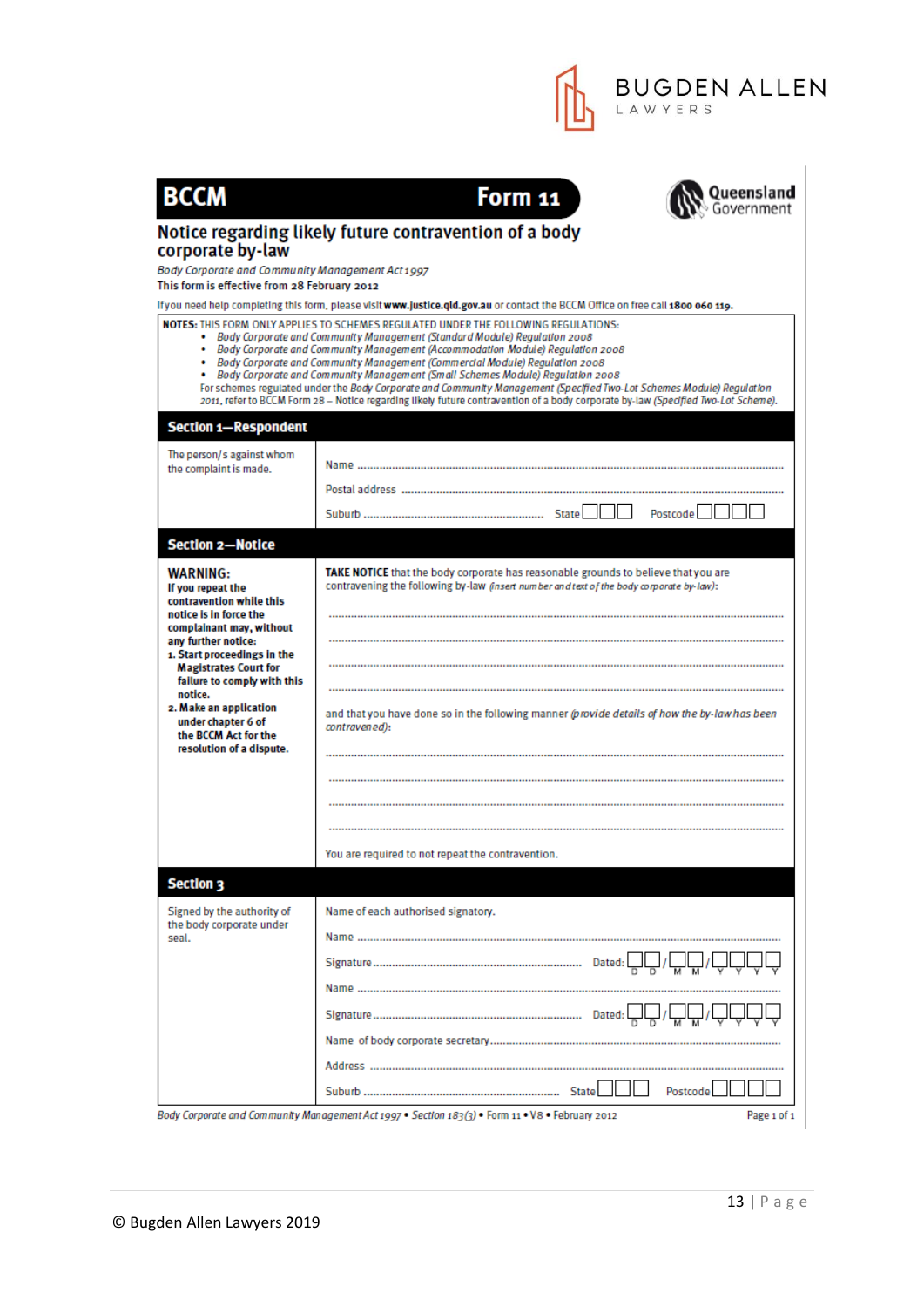

### **Form H**

### **Committee resolution authorising notice**

**RESOLVED THAT** the body corporate:

- $(a)$ note the By-Law Breach Record dated [*date*] submitted by [*name*];
- $(b)$ issue and serve a [*Continuing/Future*] By-Law Contravention Notice on [**name**], the [*owner/resident*] of Lot [*number*], for breaching by-law [*number*] in the circumstances set out in that By-Law Breach Record; and
- $(c)$ execute the By-Law Contravention Notice under its common seal, to be witnessed by the Chairperson/Secretary and another member of the Committee.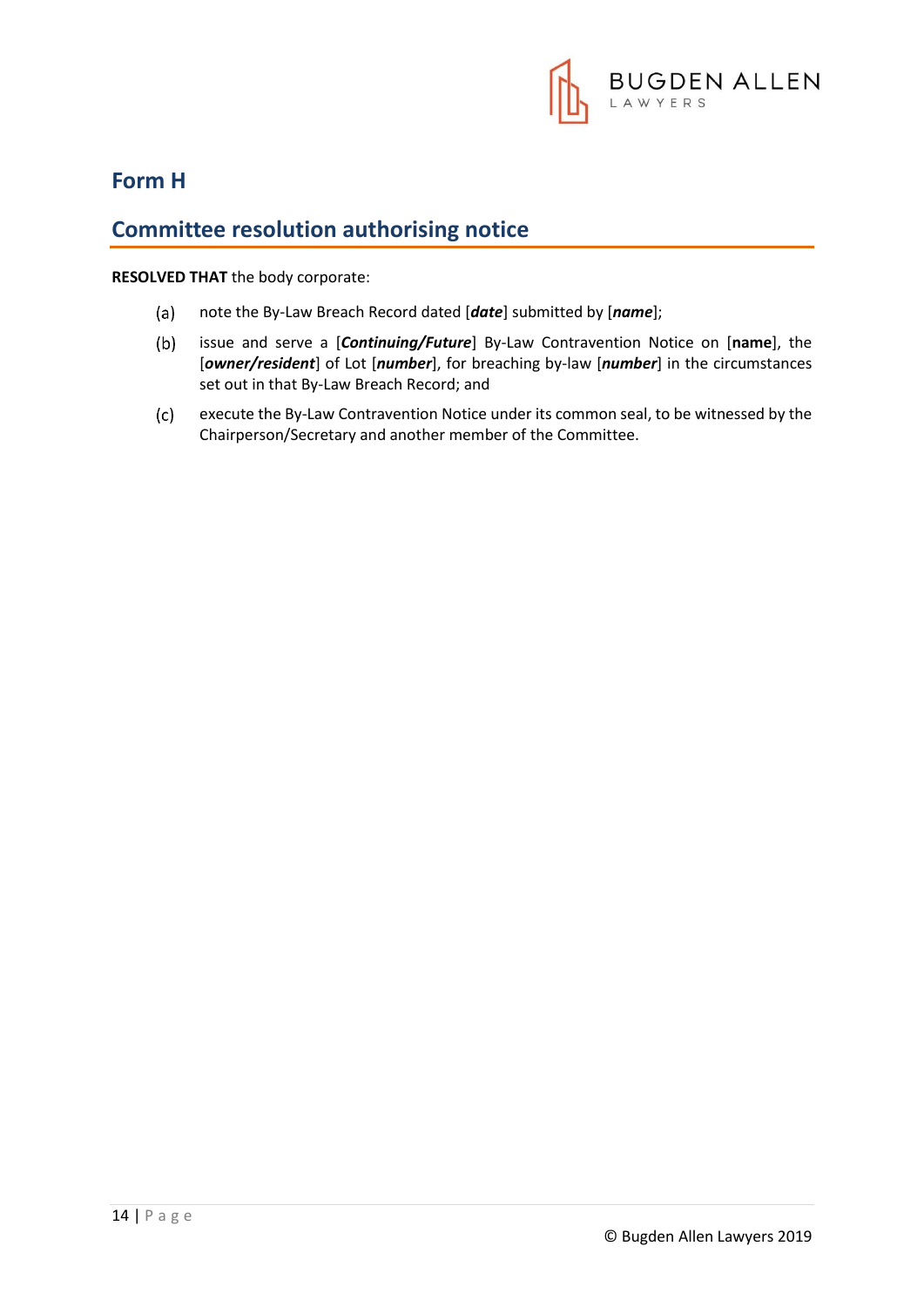

**Form I**

### **Diary note recording service**

# **Body corporate for [***name***] CTS [***number***]**

### **Document Service Record**

………………………………………………….

**Signature** Date: / /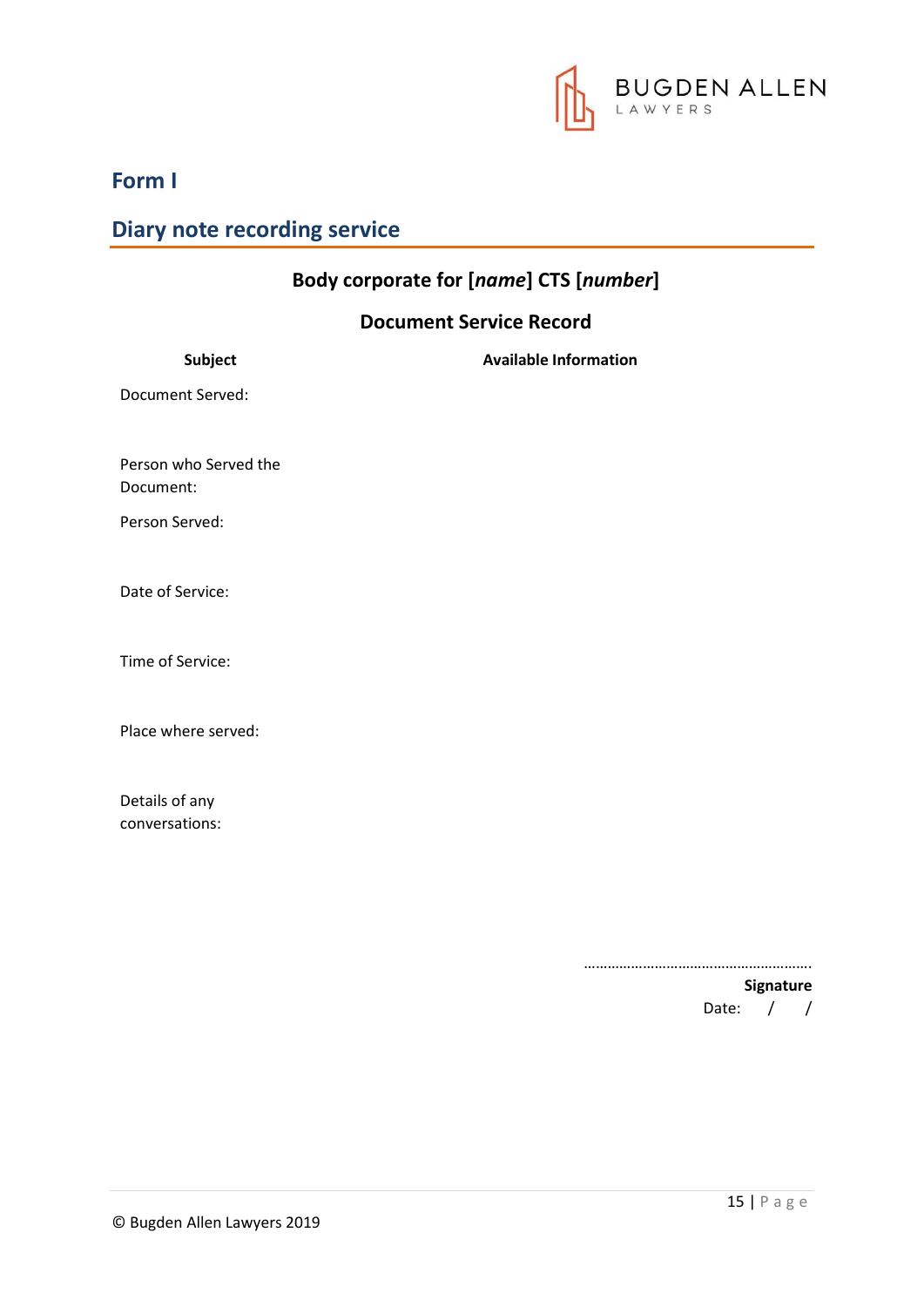

### **Form J**

### **Notice to body corporate of a contravention of a body corporate bylaw**

#### *Download from:*

https://publications.qld.gov.au/dataset/body-corporate-by-laws/resource/a7a7843d-5c48-4411 bff7-4ed2cd2e5fc9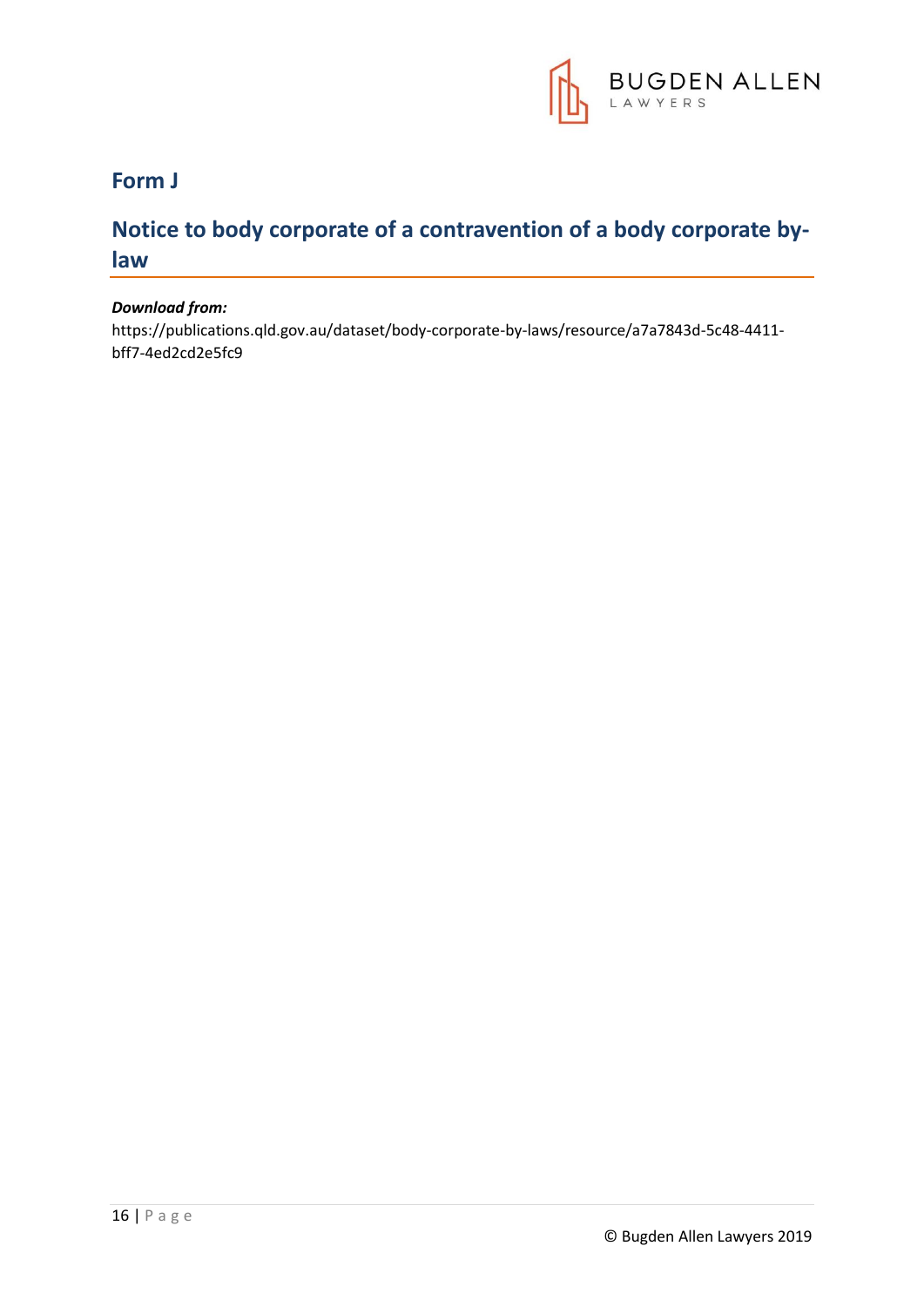

| <b>BCCM</b>                                                | <b>Queensla</b><br>Governme<br>Form 1<br>Notice to body corporate of a contravention of a                                                                                                                                                                                                                                                                                                                                                                                                                                                                     |
|------------------------------------------------------------|---------------------------------------------------------------------------------------------------------------------------------------------------------------------------------------------------------------------------------------------------------------------------------------------------------------------------------------------------------------------------------------------------------------------------------------------------------------------------------------------------------------------------------------------------------------|
| body corporate by-law                                      |                                                                                                                                                                                                                                                                                                                                                                                                                                                                                                                                                               |
| Body Corporate and Community Management Act 1997           |                                                                                                                                                                                                                                                                                                                                                                                                                                                                                                                                                               |
| This form is effective from 28 February 2012               | If you need help completing this form, please visit www.justice.qid.gov.au or contact the BCCM Office on free call 1800 060 119.                                                                                                                                                                                                                                                                                                                                                                                                                              |
|                                                            | <b>NOTES:</b> THIS FORM APPLIES ONLY TO SCHEMES REGULATED UNDER THE FOLLOWING REGULATIONS:                                                                                                                                                                                                                                                                                                                                                                                                                                                                    |
|                                                            | • Body Corporate and Community Management (Standard Module) Regulation 2008<br>• Body Corporate and Community Management (Accommodation Module) Regulation 2008<br>• Body Corporate and Community Management (Commercial Module) Requiation 2008<br>• Body Corporate and Community Management (Small Schemes Module) Regulation 2008<br>For schemes regulated under the Body Corporate and Community Management (Specified Two-Lot Schemes Module)<br>Regulation 2011, refer to BCCM Form 25 – Notice to owner of a contravention of a body corporate by-law. |
| <b>Section 1-Body Corporate details</b>                    |                                                                                                                                                                                                                                                                                                                                                                                                                                                                                                                                                               |
| Name and address of person                                 |                                                                                                                                                                                                                                                                                                                                                                                                                                                                                                                                                               |
| authorised to receive notices<br>on behalf of the body     |                                                                                                                                                                                                                                                                                                                                                                                                                                                                                                                                                               |
| corporate.                                                 | Postcode II                                                                                                                                                                                                                                                                                                                                                                                                                                                                                                                                                   |
| <b>Section 2-Complainant</b>                               |                                                                                                                                                                                                                                                                                                                                                                                                                                                                                                                                                               |
| Person making the                                          |                                                                                                                                                                                                                                                                                                                                                                                                                                                                                                                                                               |
| complaint.                                                 |                                                                                                                                                                                                                                                                                                                                                                                                                                                                                                                                                               |
|                                                            | Postcode                                                                                                                                                                                                                                                                                                                                                                                                                                                                                                                                                      |
|                                                            |                                                                                                                                                                                                                                                                                                                                                                                                                                                                                                                                                               |
| <b>Section 3-Respondent details</b>                        |                                                                                                                                                                                                                                                                                                                                                                                                                                                                                                                                                               |
| Person/s against whom the                                  |                                                                                                                                                                                                                                                                                                                                                                                                                                                                                                                                                               |
| complaint is made.                                         |                                                                                                                                                                                                                                                                                                                                                                                                                                                                                                                                                               |
|                                                            | Postcode                                                                                                                                                                                                                                                                                                                                                                                                                                                                                                                                                      |
|                                                            |                                                                                                                                                                                                                                                                                                                                                                                                                                                                                                                                                               |
| <b>Section 4-Complaint details</b>                         |                                                                                                                                                                                                                                                                                                                                                                                                                                                                                                                                                               |
| Insert number and text of the<br>body corporate by-law.    | TAKE NOTICE that I/we believe that the respondent has contravened a provision of the following<br>by-law and the circumstances of the contravention make it likely that the contravention will<br>continue or be repeated:                                                                                                                                                                                                                                                                                                                                    |
|                                                            |                                                                                                                                                                                                                                                                                                                                                                                                                                                                                                                                                               |
| Provide details of how the<br>by-law is being contravened. | l/we believe that the respondent has contravened the by-law in the following manner:                                                                                                                                                                                                                                                                                                                                                                                                                                                                          |
|                                                            |                                                                                                                                                                                                                                                                                                                                                                                                                                                                                                                                                               |
| Signature of complainant/s                                 | I/we ask that the body corporate give the respondent a contravention notice for the<br>contravention of the by-law.                                                                                                                                                                                                                                                                                                                                                                                                                                           |
|                                                            |                                                                                                                                                                                                                                                                                                                                                                                                                                                                                                                                                               |
|                                                            | Dated:                                                                                                                                                                                                                                                                                                                                                                                                                                                                                                                                                        |

0092FT\_1211